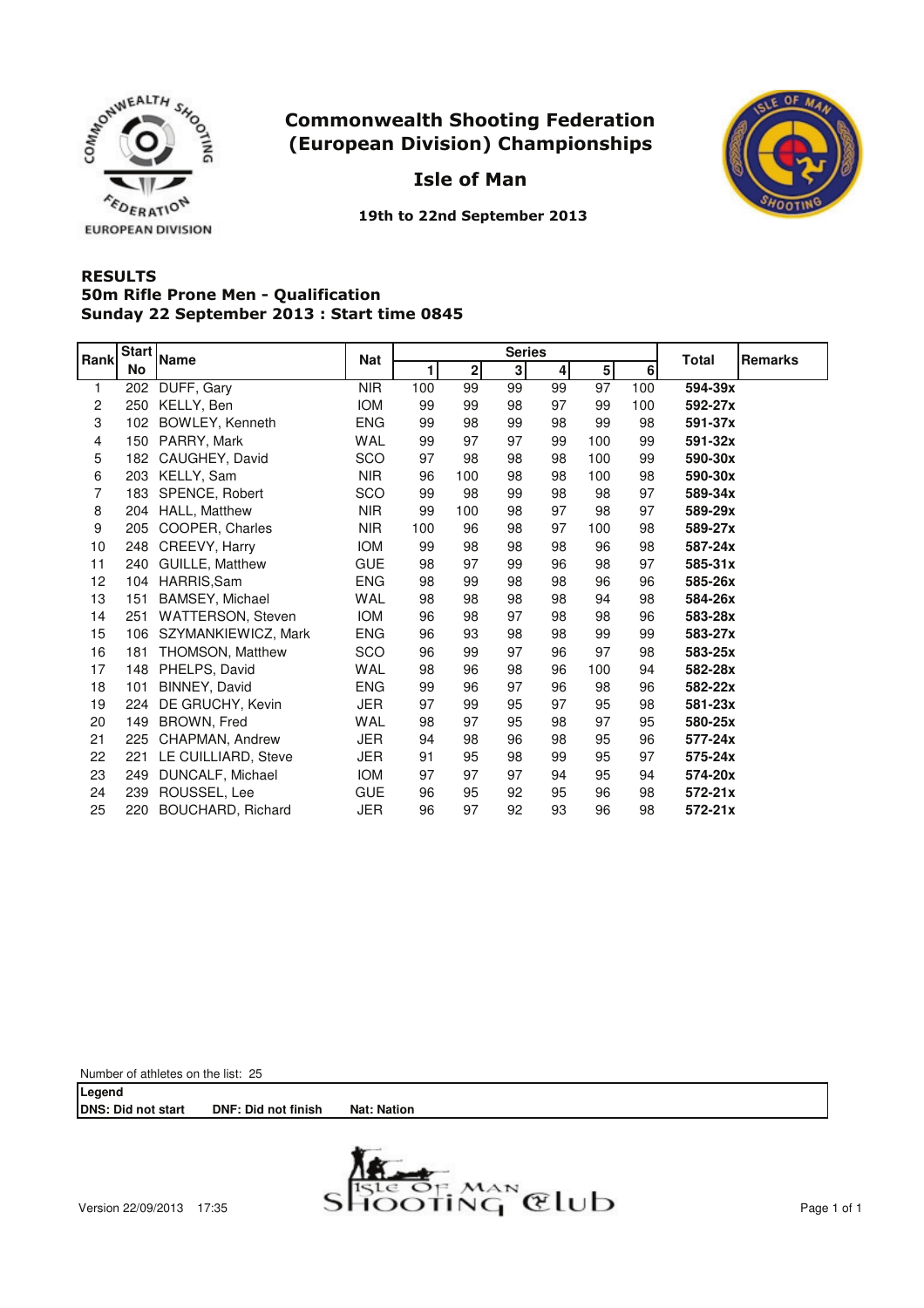

Isle of Man



19th to 22nd September 2013

#### **RESULTS** Friday 20 Septembet 2013 : Start time 1200 50m Rifle Prone Men - Development

| l Rank | <b>Start</b> | <b>Name</b>          | <b>Nat</b> |    |    | <b>Series</b> |     | Total | <b>Remarks</b> |         |  |
|--------|--------------|----------------------|------------|----|----|---------------|-----|-------|----------------|---------|--|
|        | No           |                      |            |    |    | 3             | 4   | 51    |                |         |  |
|        |              | 105 MONKSUMMERS, Ben | <b>ENG</b> | 96 | 99 | 99            | 100 | 98    | 100            | 592-36x |  |
| 2      |              | 206 MILLS, Ryan      | <b>NIR</b> | 96 | 98 | 99            | 95  | 99    | 98             | 585-26x |  |
| 3      |              | 208 FERGUSON, Simon  | <b>NIR</b> | 97 | 98 | 98            | 99  | 95    | 97             | 584-25x |  |
| 4      |              | 253 CLAGUE, Michael  | <b>IOM</b> | 94 | 97 | 93            | 99  | 97    | 97             | 577-24x |  |
| 5      |              | 207 GILPIN, Moore    | <b>NIR</b> | 91 | 97 | 99            | 95  | 97    | 97             | 576-20x |  |
| 6      |              | 252 POTTER, Andy     | <b>IOM</b> | 96 | 92 | 97            | 95  | 97    | 97             | 574-20x |  |

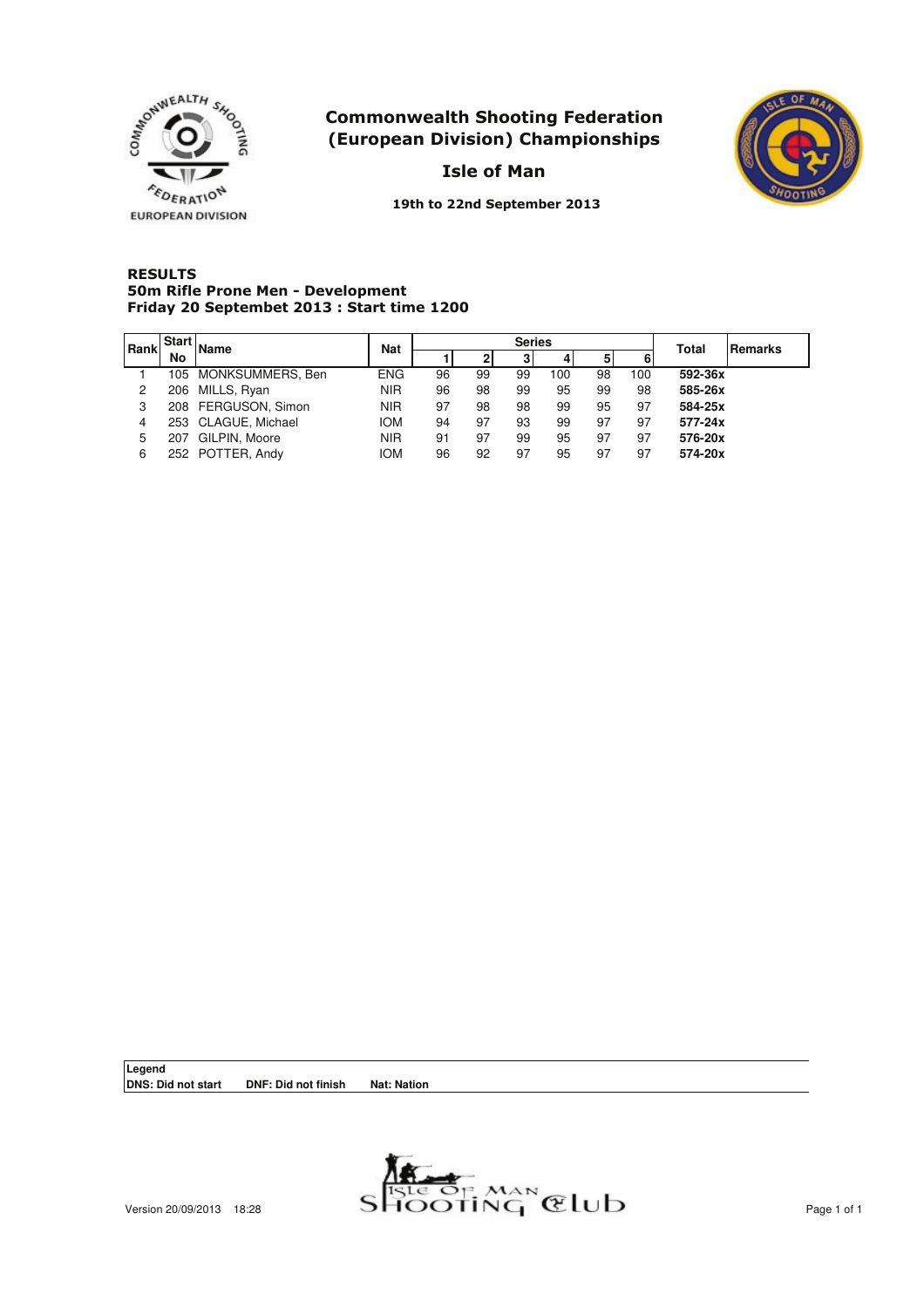

Isle of Man



19th to 22nd September 2013

#### **RESULTS** Friday 20 Septembet 2013 : Start time 1530 50m Rifle Prone Men Pairs

| Rank           | <b>Start</b> | <b>Name</b>             | Nat        |     |     | <b>Series</b> |     |     |    | <b>Total</b> | Team     | <b>Remarks</b> |
|----------------|--------------|-------------------------|------------|-----|-----|---------------|-----|-----|----|--------------|----------|----------------|
|                | No           |                         |            |     | 21  | 3             | 4   | 51  | 6  |              |          |                |
| 1.             | 248          | CREEVY, Harry           | <b>IOM</b> | 99  | 98  | 99            | 100 | 99  | 97 | 592-30x      |          |                |
|                | 249          | DUNCALF, Michael        | <b>IOM</b> | 98  | 97  | 97            | 98  | 100 | 97 | 587-27x      | 1179-57x |                |
| $\overline{2}$ | 102 .        | BOWLEY, Kenneth         | <b>ENG</b> | 99  | 98  | 99            | 98  | 99  | 99 | 592-37x      |          |                |
|                | 106          | SZYMANKIEWICZ, Mark     | <b>ENG</b> | 100 | 97  | 97            | 95  | 98  | 99 | 586-26x      | 1178-63x |                |
| 3              | 181          | <b>THOMSON, Matthew</b> | <b>SCO</b> | 96  | 98  | 97            | 100 | 96  | 97 | 584-33x      |          |                |
|                |              | 182 CAUGHEY, David      | SCO        | 99  | 100 | 99            | 98  | 97  | 99 | 592-28x      | 1176-61x |                |
| 4              | 202          | DUFF, Gary              | <b>NIR</b> | 99  | 98  | 97            | 99  | 97  | 99 | 589-32x      |          |                |
|                | 203          | KELLY, Sam              | <b>NIR</b> | 96  | 97  | 97            | 96  | 95  | 95 | 576-26x      | 1165-58x |                |
| 5              | 148          | PHELPS, David           | <b>WAL</b> | 99  | 96  | 97            | 99  | 97  | 95 | 583-24x      |          |                |
|                | 149          | BROWN, Fred             | <b>WAL</b> | 98  | 98  | 98            | 94  | 95  | 96 | 579-19x      | 1162-43x |                |
| 6              | 220          | BOUCHARD, Richard       | JER        | 98  | 93  | 97            | 93  | 93  | 93 | 567-17x      |          |                |
|                | 221          | LE CUILLIARD, Steve     | <b>JER</b> | 98  | 100 | 100           | 96  | 99  | 95 | 588-36x      | 1155-53x |                |

Legend<br>DNS: Did not start **DNF: Did not finish Nat: Nation** 

Number of athletes on the list: 12